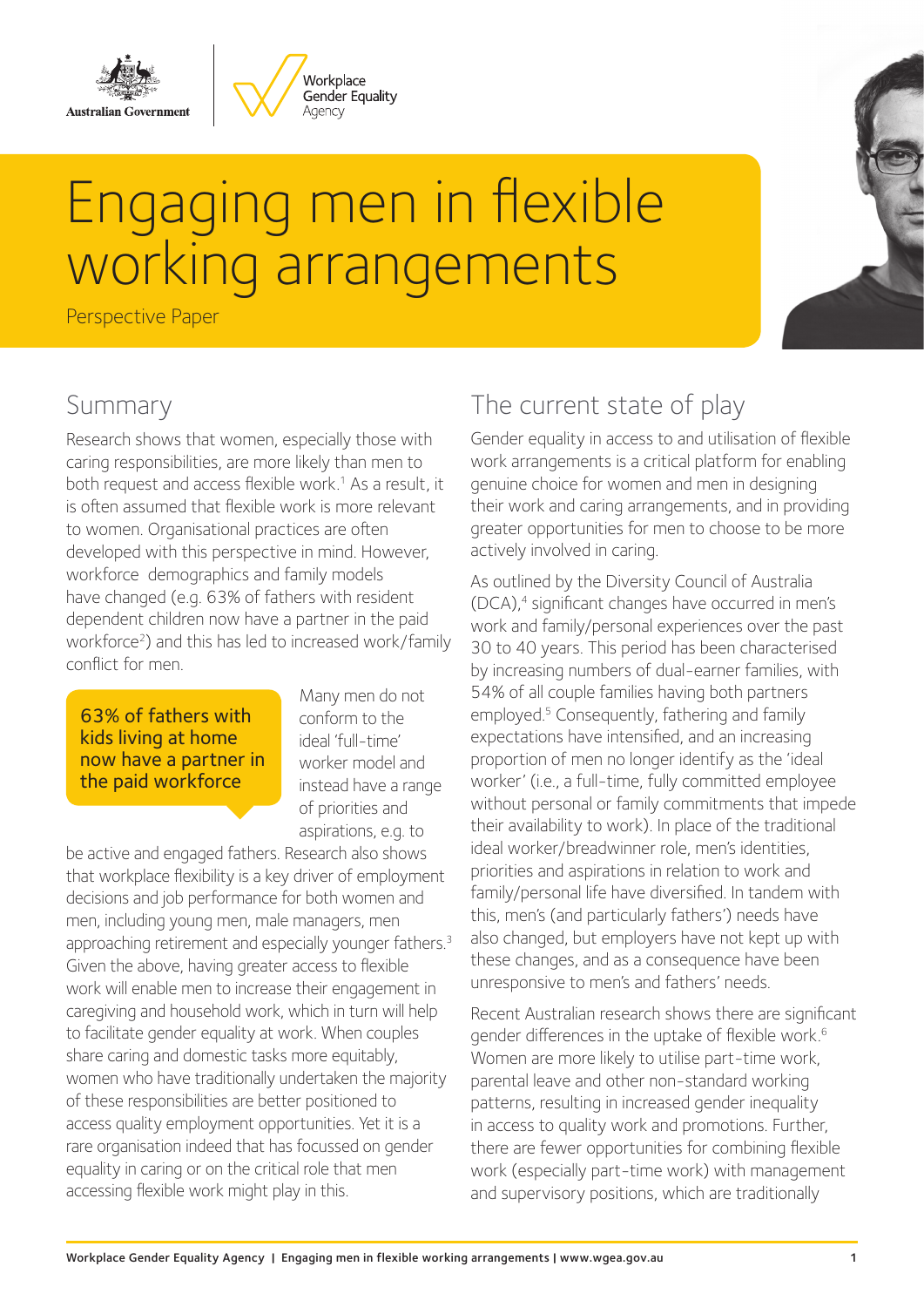dominated by men.7 The challenge facing employers is "to increase flexible work arrangements that do not condemn employees to low quality jobs and leave women on the 'mommy track' of jobs that lack quality and career opportunities".8

A recent survey of 2,887 Australian workers provides strong evidence for the gendered nature of flexibility requests.<sup>9</sup> The survey found that 24.2% of women had requested flexibility compared to 17.3% of men. Requests were also much less likely to be reported by those working in male-dominated industries and male-dominated jobs. A significant number of men (24.8%) did not request flexibility despite not being content with their current work arrangements, and having a preference to work fewer hours. Men (17.4%) were also much more likely than women (9.8%) to have their request for flexibility declined. Men who requested flexibility, and were fully granted this, reported lower levels of work-life interference than those who were either partially granted or had their request declined.

Overall, research findings suggest there may be significant individual and workplace barriers to men requesting and therefore utilising flexible work. Further, it seems that organisations could be ignoring opportunities to facilitate the engagement by men in flexible work.

#### **Flexibility and seniority**

There is a perception that flexible work arrangements are not possible or feasible for people in senior roles. A recent UK report has suggested that this perception is also shifting. UK jobs website, Timewise Jobs, published their 'Power Part Time List', featuring 50 people who are at the top of their professions and who work less than five days a week. While the majority on the list are women, six men are featured. They include Andi Britt, executive partner at IBM; Jake Hoban, senior IT executive at UBS; and Cameron Hepburn, executive director and co-founder of Climate Bridge finance company.1 While this is encouraging, access to flexible work is still strongly gendered.

## Evidence based benefits for flexible working

#### **Business benefits**

#### **Recruit from a broader talent pool of men and women**

DCA research<sup>10</sup> shows that flexibility is one of the top five employment drivers for each of five groups of male workers – men overall, young fathers, male managers, men under 35 without caring responsibilities and men who are over 55 years of age. For young fathers and men under 35 years of age, flexible work was even more critical, being the third most highly valued job characteristic.

The DCA research also found that a significant number of men desire greater access to flexible work than they currently experience and this is especially the case for young men. DCA found:

- **→ 79% of young fathers would prefer to choose** their start and finish times but only 41% actually currently do.
- **→ 79% of young fathers prefer to work a compressed** work-week but only 24% actually do.
- → 56% of young fathers would prefer to work part of their regular hours at home while only 13% actually do.
- **→** Overall, men's preferred forms of flexible work included increased opportunities to choose their start and finish times (64%), work a compressed week (56%), work some regular hours at home (34%), and work part-time (20%).

Increasing men's use of flexible work and their active involvement in caring also increases opportunities for women to engage more fully in the workforce. This can result in businesses having access to a broader talent pool, and an overall increase in national productivity.11

#### **Increased employee engagement and discretionary effort**

Research shows that when men do not have flexibility in their jobs they find it more difficult to simultaneously manage the demands of their work and personal/family lives.<sup>12</sup> Negative outcomes of this include decreased job satisfaction, increased turnover intentions and declining job engagement. Men who are struggling to balance work and family lives may be less likely to contribute their discretionary effort to achieve business objectives.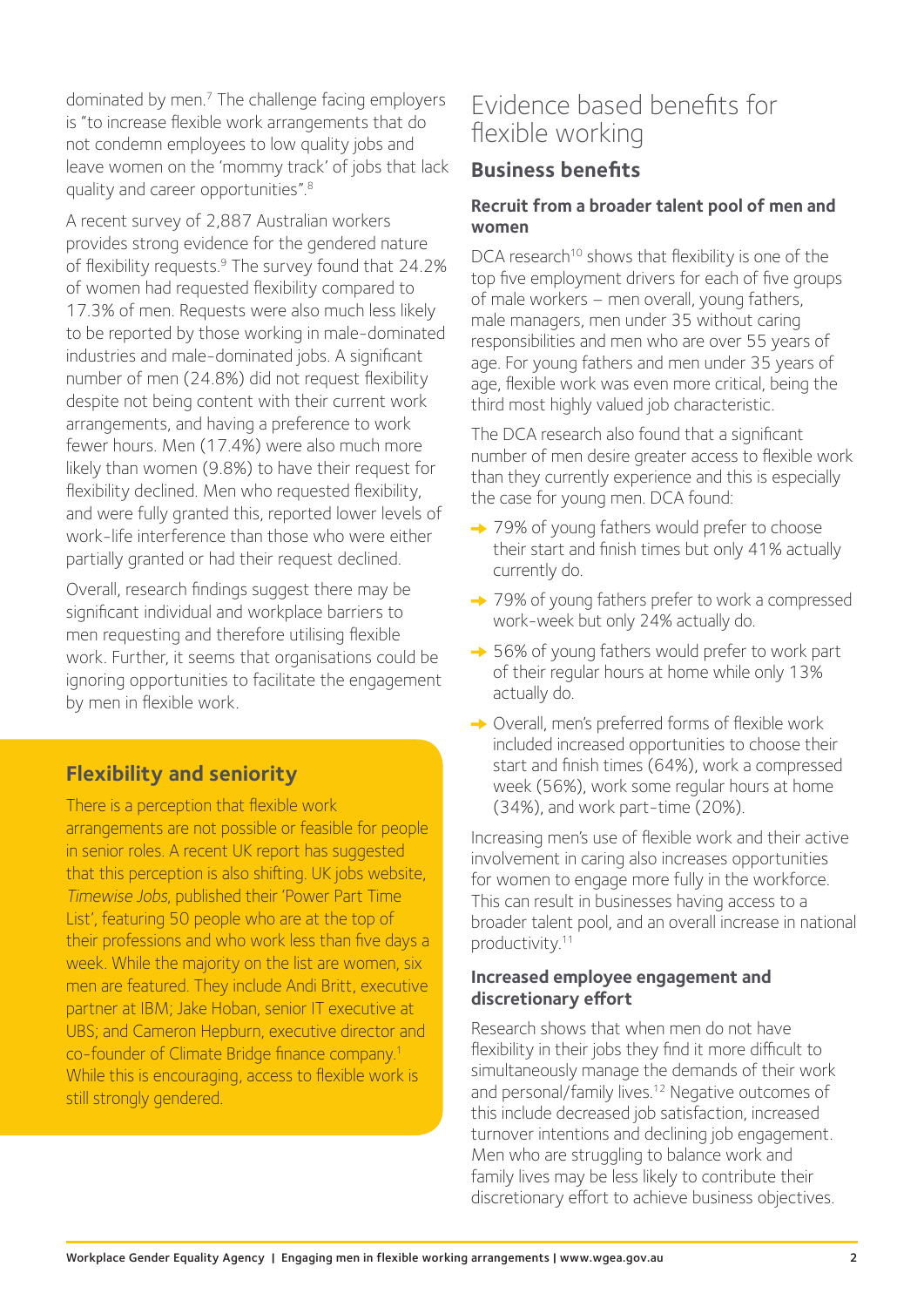#### **Increased performance and productivity**

While it is a challenge to conduct research to establish causal links between men's utilisation of flexible work and either job performance or productivity, several studies show a link or indicate that a link can be implied.

*Work performance.* Flexibility has been shown to contribute to improved work performance. For instance:

- $\rightarrow$  Schedule flexibility (flexible start and finish times) for both women and men reduces work/ family conflict and provides better work/life balance which has a positive impact on selfratings of both work and family performance and satisfaction.<sup>13</sup>
- $\rightarrow$  High performers set work boundaries. A study of 60 men employed in a prestigious consulting firm identified that men who shared a high commitment to work but bounded their availability to work (e.g., by being home at night to have family meals, not working on weekends etc.), were in fact the highest performers based on independently obtained performance evaluation data<sup>14</sup>

*Dealing with work overload.* Workload management can be enhanced by flexible work. For instance:

- $\rightarrow$  Fathers who have more flexible working options are less troubled by stress and have a higher sense of purpose and well-being.<sup>15</sup>
- → Fathers who work flexibly, compared to those who don't, have a better work-life balance and are able to deal with work overload more effectively.<sup>16</sup>
- $\rightarrow$  Men who reported they had the flexibility they needed in their jobs were better able to juggle the demands of work and family and experienced less stress and burnout.<sup>17</sup>

*Improved organisational performance.* When an organisation doesn't formally enable flexible working arrangements, it can have a negative impact on performance. In a study of men employed in an auto parts plant, it was found that without formal flexible working arrangements in place, active fathers

engaged in independent actions that can result in lower levels of productivity (e.g. pretending they had been

Lack of flexibility was reported by 18% of men as a prime reason they had seriously considered leaving their organisation

involved in an accident outside of work) or placing the father's job at risk (e.g. by sabotaging production machinery to enable them to leave work to attend a child's activity).18

Active fathers in the study would often work around the employer's lack of flexibility using a variety of informal approaches, including making ad hoc arrangements with a sympathetic supervisor and having co-workers cover for their absences.

Facilitating a more equitable and less gendered division of labour at home also has direct relevance for organisations, as it enables women to increase their workforce participation and engagement.

*Minimising absenteeism.* Research found that when men working irregular working hours gained control over their working time, i.e. changed to a regulated flexible schedule or had complete flexibility in their work schedule, they had lower levels of selfreported absences for illness.19

*Reduced turnover of male employees*. Lack of flexibility was reported by 18% of men as a prime reason they had seriously considered leaving their organisation in the previous six months. Young fathers and men under 35 years of age without caring responsibilities were much more likely to indicate this  $-37%$  and 29% respectively.<sup>20</sup> This represents a potential risk to organisations in terms of loss of talent and corporate knowledge, as well as direct financial costs. A U.S. survey of 963 working fathers in Fortune 500 companies found that fathers who worked in a family supportive work environment had higher job and career satisfaction, and were less likely to indicate they intended to resign from their current employer.<sup>21</sup>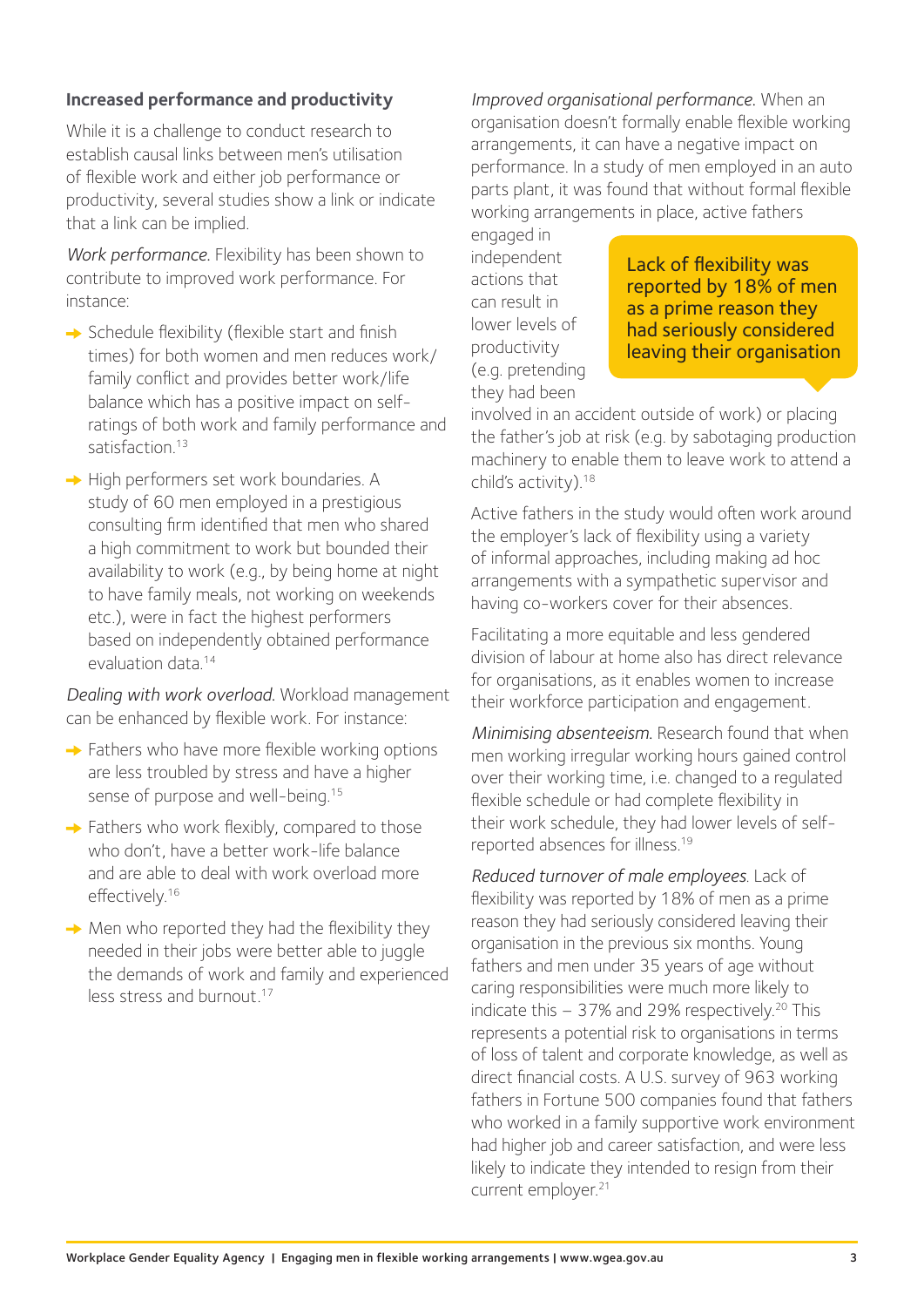#### **Benefits for individuals, relationships and families**

While direct, tangible business benefits can be generated from men working flexibly, indirect business benefits can also be identified through improving outcomes for men and their families, and the community.

There is a growing body of research that focuses on fatherhood, flexibility, parental leave and paternity leave.22 Flexible work provides the opportunity for men to be more engaged in both caregiving and parenting. A significant number of men are seeking to be active fathers. Important questions then are: what impact does active fathering have and should this be of concern to organisations? Data suggests that the role of men as fathers should be of interest to organisations. Research findings show that when men are actively involved in fatherhood, several positive outcomes are found.23

#### **Enhance family relationships**

Studies have revealed a positive relationship between men who access flexible work and improved family relationships.24 Fathers also experience less work/ family conflict when they work in a family-supportive organisational culture.25

#### **Active fathering and psychological well-being**

Fathers' active engagement in parenting, which is enabled by flexible work and careers, has a positive

Fathers' active engagement in parenting has a positive impact on their well-being

impact on their psychological well-being,26 as well as that of their partners,<sup>27</sup> and on the quality of

marital and couple relationships. Father involvement has also been found to be linked both with the psychological well-being and self-esteem of mothers, and also with their improved success in the labour market of mothers.<sup>28</sup>

#### **Active fathering and equitable division of labour**

Engaged fathering can change the gendered division of labour, particularly for childcare. When fathers are able to experience their partners' everyday lives at first hand, they are likely to develop a greater recognition of the unpaid work often done by women.29 One study found an association between fathers taking four weeks of parental leave and subsequently reduced levels of couple conflict over housework, along with greater equality in the division of household tasks.30

## Strategies and options for addressing the issues

There are a number of avenues open to organisations who want to improve men's access to flexibility in work. Building a focus on men and flexibility into the flexible work framework will help to encourage and support men to access flexible working arrangements, with its associated benefits to organisations, individuals, and the community.

#### **Recognise the diversity amongst men**

Organisations need to recognise diversity of men's work, life-stage and lifestyle (e.g. both older and younger men seeking flexible work for lifestyle reasons), cultural background, sexual orientation and so on. Understanding this diversity is critical to effectively respond to men's workplace needs, as well as being able to engage them in the flexibility journey.

#### **Build a focus on men and flexibility into your flexible work framework**

Options include:

- **→ Flexibility reframed:** Emphasise the business case for men to engage in flexible work and broaden the definition of flexibility to include full-time work, self-managed flexibility, and formal and informal flexible work.
- **→ Culture:** Foster an organisational culture that is supportive of flexible work for men. Effective strategies might be to pro-actively encourage men to engage in flexible work and to provide opportunities for men to share their experiences of flexible work. Flexible work and careers need to be promoted as legitimate and available to all employees, rather than simply the domain of mothers with young children, and those working at lower levels and in lower paid roles.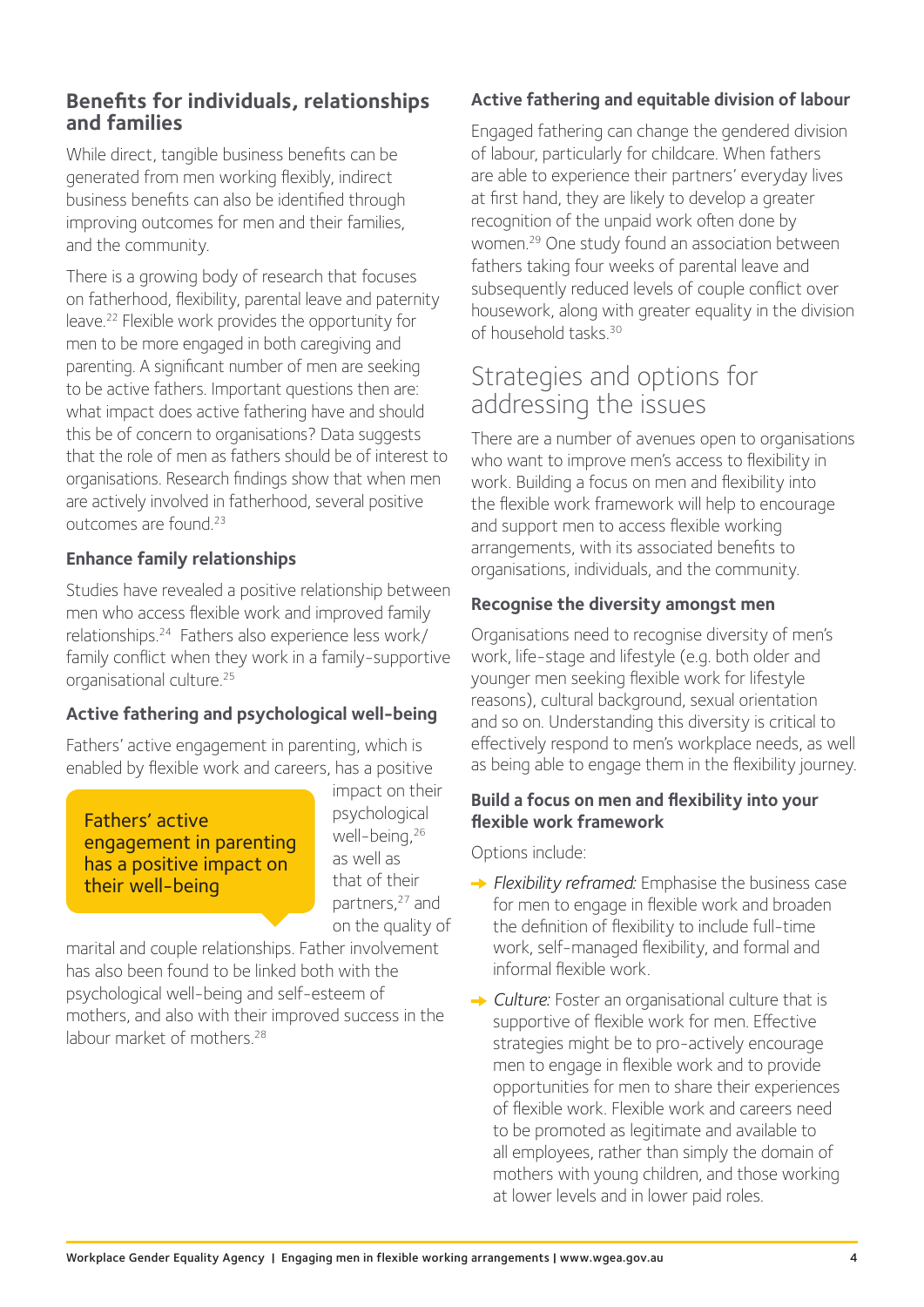- **→ Leadership:** Develop and publicise senior male role models of flexible work to break the perception that senior roles equal no flexibility. Take a first step by engaging senior leadership teams in an enquiry process to explore a few key themes:
	- **•** *Why flexibility for men?* What is our business case for a focus on men and flexibility?
	- **•** *What is the current situation?* Do men value flexible work in our organisation? To what extent do they utilise it and in what forms? What is the diversity amongst men in terms of valuing and utilising flexible work?
	- **•** *What needs to change?* How can men's engagement in flexible work be increased and thus move flexible work from the margins to the mainstream?
- **→ New model of success: Address men's reluctance** to use flexible work for fear of career penalties by designing new roles with flexibility as the standard, integrating flexibility into senior roles and illustrating 'success stories'.
- **→ Team focus:** Recognise that success in integrating flexible work hinges on the relationship between individuals and their teams, and build flexibility into standard team-based operating procedures.
- **→ Paternity leave:** Review current policies and provide men with greater access to parental and paternity leave. While many organisations have increased the options for women to take maternity and parental leave, few have adopted a gender equality framework for these leave provisions. This lack of gender equality in parental leave is also evident in the national paid parental leave scheme.
- **→ Fatherhood:** Use fatherhood as an effective

#### 80% of men will become fathers during their lifetime

starting point to integrate flexibility and reduce gender differences in accessing flexible work. Focus on a long-term approach

beyond parental leave. Take account of:

**•** Fatherhood is relevant for a majority of men – around 80% of men will become fathers during their lifetime.31 Most men (and women) will have children in their early 30s when they are also in the key years of their experience of paid employment<sup>32</sup>

- **•** Access to flexible work is particularly critical for this demographic group for the achievement of gender equality in work and caring
- **•** The transition to fatherhood presents a key opportunity for organisations to engage men in accessing flexible work.
- $\rightarrow$  Consider the contribution men and fathers make to individual, family and social well-being, and the indirect benefit this will have on business performance.
- $\rightarrow$  Recognise that gender equality at work depends in part on gender equality at home. Consider how your organisation's communication strategies around flexibility can validate men increasing their overall engagement in caregiving and household work.

## Conclusion

A significant number of men want flexible work but their uptake is moderate at best, and most commonly involves 'tinkering' with flexibility or accessing

informal rather than formal flexible work. Yet, organisations, men and their families, and women's experience of gender equality at

A significant number of men want flexible work

home and at work, can benefit from men's higher utilisation of flexible work. Engaging men around flexibility is not necessarily about designing and implementing discrete programs or initiatives for men at work. While such initiatives certainly have a place, engaging men is about broadening the approach and integrating a focus on men and flexibility across existing initiatives and strategies relating to flexibility and cultural change, leadership commitment and capability development, high performing teams and career development.

This paper was prepared by the Workplace Gender Equality Agency in conjunction with Dr Graeme Russell. © 2013 Copyright Commonwealth Government of Australia